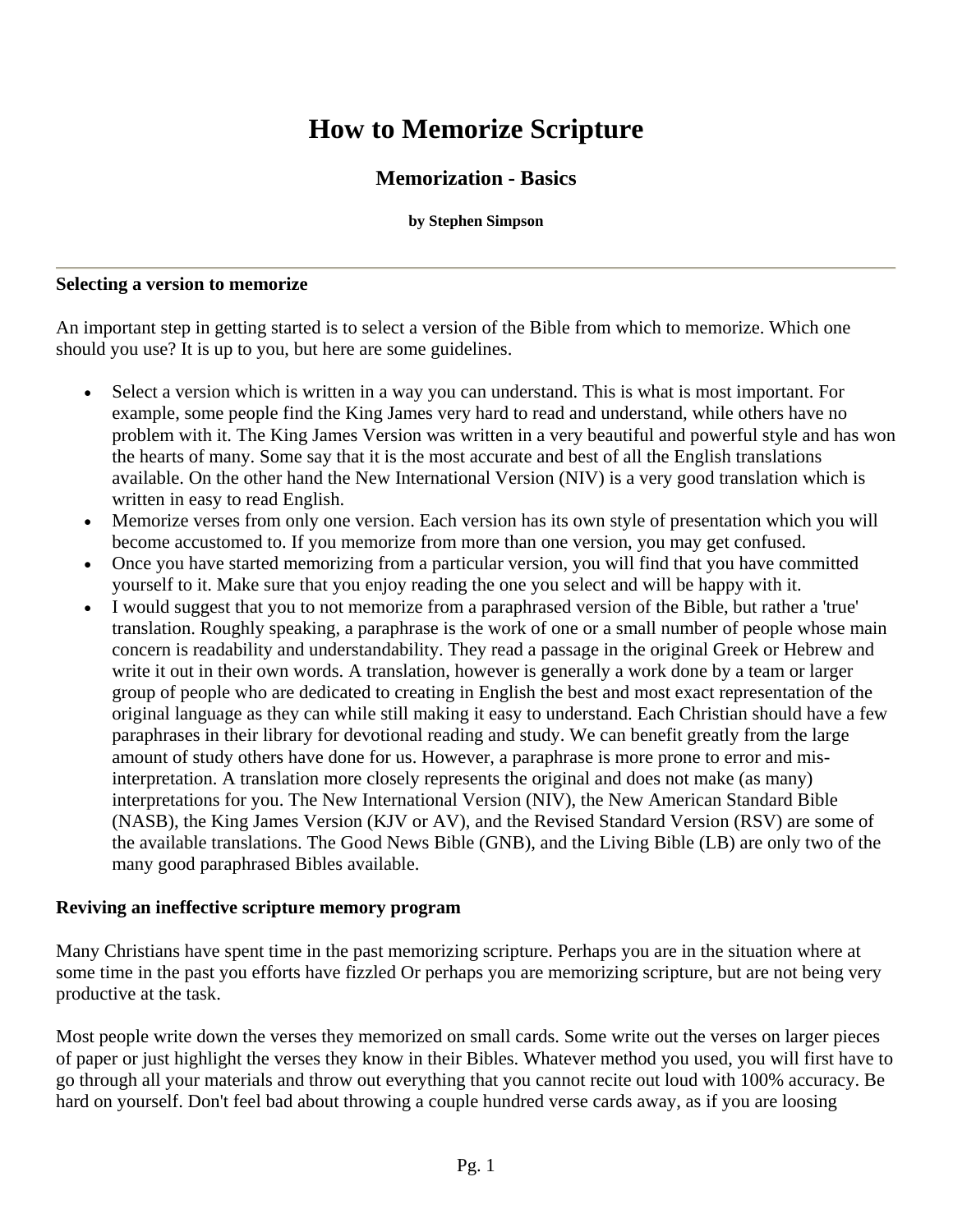something, because if you do not know them letter perfect, then you did not have them, so you cannot really lose them. Don't grieve or feel bad about lost time or effort. You can do nothing about the past, but you can do much to secure your future.

The second thing you need to do is to carefully review why you failed or had difficulty. This is important, because it is the first step in putting together a plan to make sure that the same thing will not happen again. We are creatures of habit, and if we had difficulty with memorizing scripture the last few times we tried it there is no reason to think that this will not happen again if we just jump back into it, no matter how determined you are. But if you identify the basic rules of a successful scripture memory program and put them into practice then you do not have to fail. So do not be discouraged to start again.

If you have ever tried to memorize scripture, but were not happy with the results, then print off and fill out the worksheet entitled [Recovering an Ineffective Scripture Memory Program.](http://www.memoryverses.org/smc/study1.htm) Make sure that you do not rush through it. Many people have problems with memorizing scripture because they do not have the patience to take the time to do it properly. End the impatience habit now by determining to do what it takes to do it correctly the next time. If you are interested, here is [my response to this worksheet](http://www.memoryverses.org/smc/study1ss.htm).

# **How do you decide what scripture to memorize?**

There are two different approaches to scripture memorization. The first is to memorize a series of short passages which have been selected from different books of the Bible. The second is to memorize long passages such as chapters or complete books. The first method can give you a broad knowledge of all the truths of scripture. This is important for new Christians and those who are just beginning to memorize scripture. It is vital to have a well-rounded understanding of the word of God as it is foundational to future growth. The second method is for those who have been memorizing scripture for some time and have achieved a certain level of success.  $\mathbf{u}$  When you are comfortable with memorizing scripture and have developed some Bible study skills, memorizing chapters or an entire book can be a special blessing.

It is important to remember to get as much exposure to the word of God as is possible. Remember that every time you open that book, you are interfacing with God. Whenever a passage or verse touches you in a significant way, write down the reference in your journal in the section for verses to memorize later. Write down the date and a brief description of when and where this verse caught your attention. Write down one sentence describing why you want to memorize this verse.

You should make it a point to search for and memorize verses which meet specific needs in your life. Remember that the purpose of memorizing verses is to help yourself re-program your mind in order that you may serve God better. Memorize verses which help you in the areas you are currently struggling. These include both verses which encourage you about God's love and grace as well as the verses which warn you about God's displeasure with certain types of behaviour. For example if you know that you struggle with anger, then search for and memorize verses which will help you fight it. If you struggle with impurity then find and memorize verses which will keep you from that sort of temptation. When you are faced with a temptation, for example, to dwell on and develop a lustful thought, there is nothing more helpful than to have a verse such as Gal 5:19-21 come to mind. The words 'I warn you as I did before that those who live like this will not inherit the kingdom of God' have a way of taking the pleasure out of sin and reminding you what it really is.

Here are some ways of finding verses on certain topics: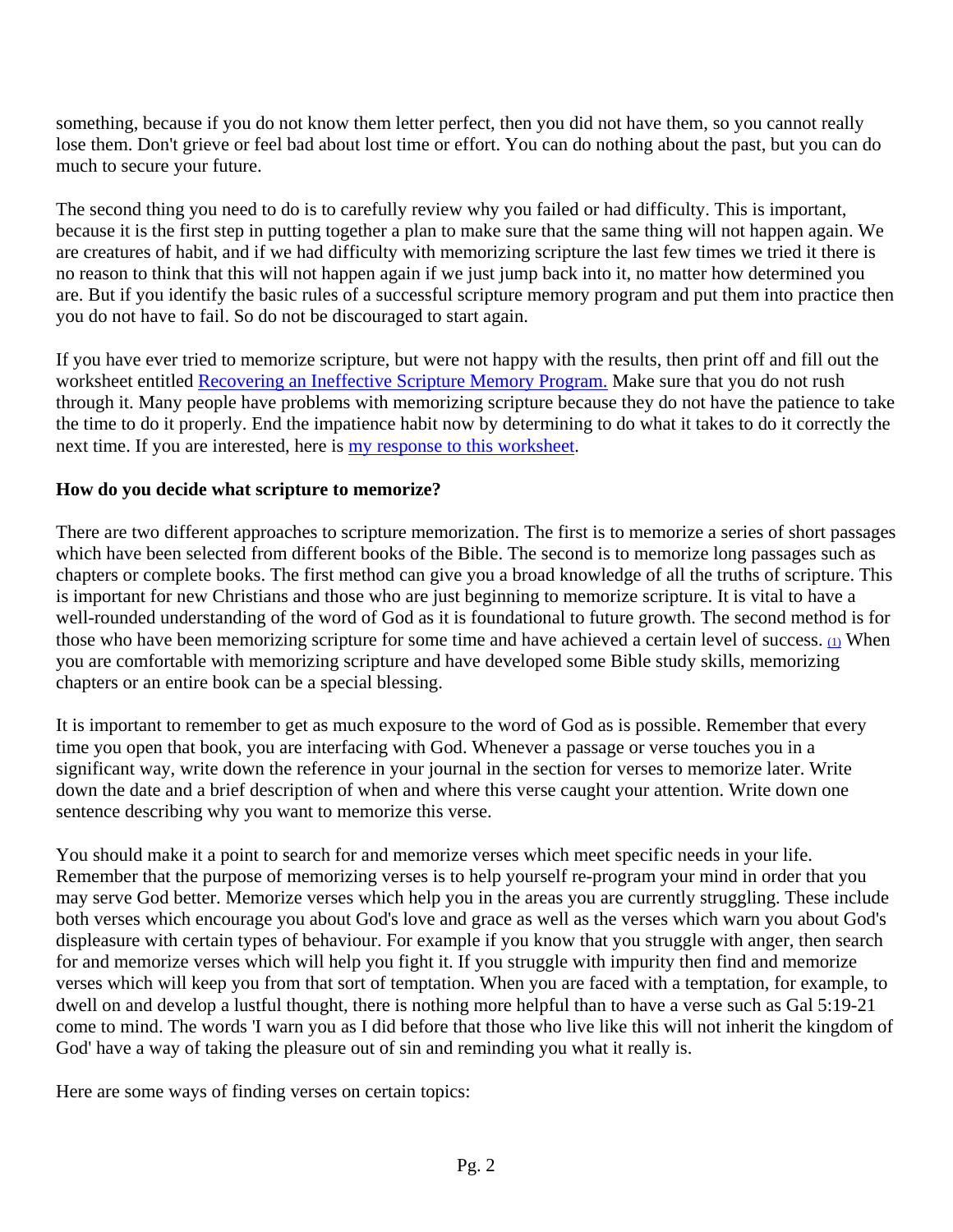- Use a concordance and look up certain words.
- Look up words using a bible search program.
- Look up what you are interested in learning about in a good textbook on theology. Each section will have many scripture references to support its teachings.
- Use a topical Bible such as Nave's Topical Bible or Torrey's Topical Textbook. Both these works are in the public Domain and are available free from several Christian sites on the Internet. These books are huge lists, sorting a great many scripture references into thousands of different topics and categories.

### **Memorization Routine**

The following is a procedure for memorizing scripture.

- 1. Each week in your performance review, you will have selected the verses you wish to start memorizing. You may wish to start by memorizing two verses per week. After a while you will be able to set your own pace.
- 2. Try to understand the meaning of the passage you are about to memorize. Do some study on it if you can. It is important to read and understand the verses before and after the passage, in order to be sure you do not learn the verse out of its context. Other times you may memorize a passage that you do not yet understand with the specific intention of thinking about it during your free moments so you can gain an understanding of it later.
- 3. You may wish to give a few of the passages you learn a topic or title. This can be helpful because the more associations we make to the things we learn, the easier it is to recall them. If you memorize the topic and reference as part of the verse, it will come to mind quickly when you think about the topic. Topics should be assigned with care, keeping in mind that it is the idea which will bring the verse to mind in a time of need.

Topics can be assigned in the following ways:

- o By [doctrine](http://www.memoryverses.org/smc/topics.htm#doctrine)
- o Key [application](http://www.memoryverses.org/smc/topics.htm#application) of passage

Choose the title of the passage keeping in mind the circumstances under which you would want to recall it. For example, a topic such as 'Anger is sin' is very practical, and will come to mind when you are tempted to be angry without cause. Do not be in a rush to pick the topic either. You may have to be working with a passage for a couple of weeks before a good title comes to mind.

4. Write the passages, with its reference and topic on small cards. I use blank business-card sized cards which I purchased at the local stationary store.

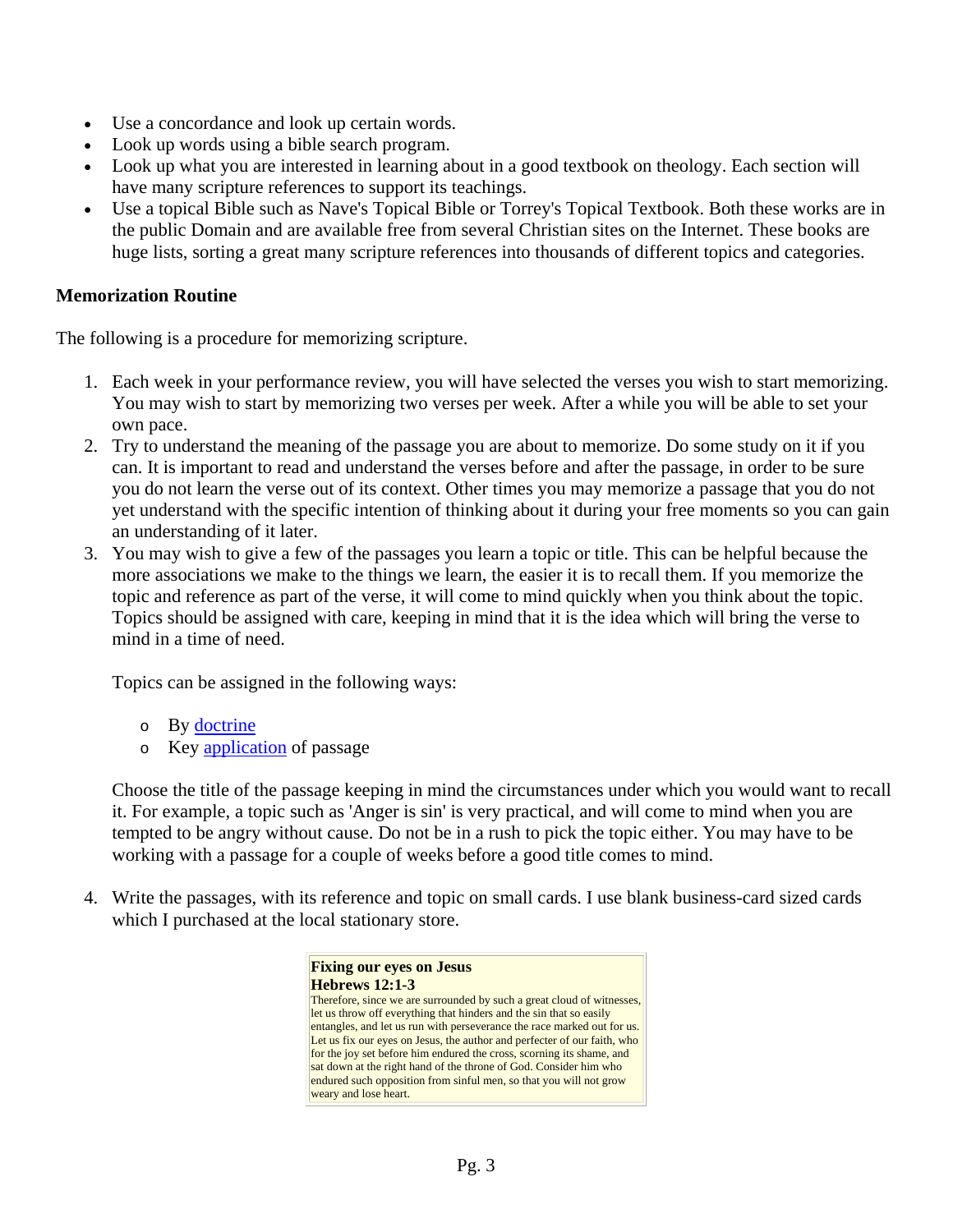- 5.
- 6. Make sure you put the date on the back of the card. This will be useful for tracking it as you go through various stages of review. In addition to the current date, write the date which is 2 months away.
- 7. Learn these verses so that you can comfortably recite them without looking. Learn them word for word. Tell yourself that close is not good enough. Be accurate! Here is one way of actually committing it to memory:
	- o Recite the topic and reference
	- o Learn the first phrase
	- o Learn the second phrase
	- o Repeat the topic and reference and the two phrases together until you can repeat them together
	- o Add in the next phrase.
	- o Repeat this procedure until you know the whole passage

The first few times you learn new verses it will be very difficult, but after only a short time it will be much easier.

When you are first learning a verse, make sure that you are sitting down at your desk and are free from distractions. I find that the best place to learn new material is at my desk, in the evenings, after the children have gone to bed. The place is familar and comfortable. It is quiet, and I have finished the day's chores so I have nothing bothering my mind. At this time of day I am not hungry or tired, so I can concentrate easily. When I help put the children down at eight, I end up napping for 30 minutes, so when I get up I am fresh. I am productive at this time and enjoy it too. I am a night person. Maybe you function better at a different time of day. Make sure that you do this work at a time and place where you can be most productive.

8. After you can recite them fairly well, place the new cards in a bundle along with other cards you are memorizing. Carry these cards with you everywhere you go. Make it a point to never be without your verse cards.

# **If you have a pocket, you have verse cards.**

Review them during the times you have identified earlier as scripture memory review opportunities. Review them when you have an unexpected free moment.

- 9. Reviewing your verse cards:
	- o Review by reciting the verse out loud wherever possible. If this is not possible, whisper it to yourself. You will learn the verse better and faster if you recite it out loud. Also it is a objective 'proof' that you have actually learned it. I find reviewing verses in my mind to be fairly ineffective. It is ineffective because when you are just thinking it through, it is very easy to slur over the parts you do not know well. Also, my brain is lasy and within an instant I can be thinking about something else completely unrelated to review and my opportunity for review is lost. Reciting out loud helps your focus. Reciting out loud gives you the confidence that you can repeat it to someone if you want to. If you only review it in the silence of your own mind, you may stumble through it if you recite it to another without the practice of reviewing it out loud.
	- o Recite the topic, reference, the passage, the reference and the topic again. We learn by association. If you always recite the topic and reference with before and after the passage, it will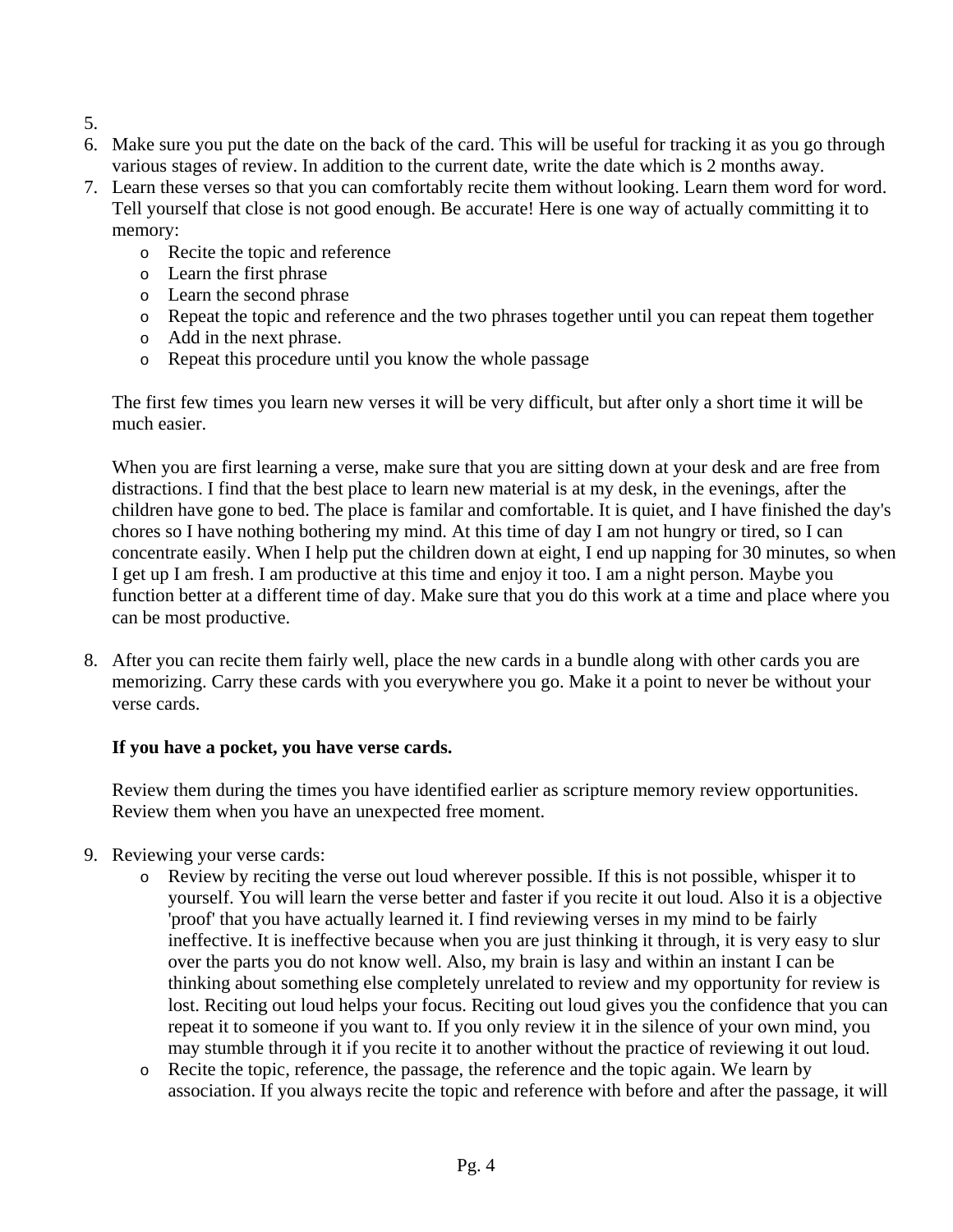be permanently linked like this in your brain. When you want to recall it later, all the information will be available to you.

10. Review the cards in your bundle at least once each day for two months. It is best if you can review them a few times a day. Do not think that reviewing them two or three times a day for 60 days is too much. It is not. In fact, it is essential if you are going to be successful in the long run. You may be able to memorize it quickly, but it does not become a part of your permanent memory until it has been reviewed many many times.

## **Definition: A passage of scripture is not to be considered as memorized until you have reviewed it 100 times.**

Reviewing your verses a hundred times or more takes up a lot of time in the short term, but is quicker in the long term. A verse reviewed many times is learned so well that it will require only a small amount of future work to maintain it. If you only review it a few times and then move on, it will require much more future work to maintain it.

This is why it is quicker in the long term. Each week you will add a few verses to what you know. Each week you still have to spend time learning your new material and reviewing what you have recently learned. This will always be manageable. But what can become unmanageable is the ever-growing pile of verses which you learned some time ago and need to review to keep them fresh. This is where your scripture memory program might stop, fall apart and die. What do you do when you know so many verses that you do not have the time or energy to review them all? The problem may be that you did not take the time to learn them well in the first place. If you don't, you will have to spend more time struggling with your old verses. If you do learn them well in the first place, review will take less time and your pile of old verses will have to grow very large before it starts to becomes unmanageable.

Therefore, make sure that you always review all the verses in your new verse pile carefully and completely. Do not rush through it just because you 'seem' to know it. Do not skip over it because you 'think' you know it. Assume that as long as it is in this pile you do not know it and it really is not 'memorized' yet. Even if you have reviewed it 50 times and have no trouble with it, do not assume you are done with it.

I know this to be true in my own personal experience. My problems have been both with discipline and technique. I can learn a large passage of scripture quickly. I would practice it a few times and then move on. Soon, however, I would forget it and after a while I had lots of verses I could not remember in my brain. This was \_almost\_ a waste of my time.

- 11. After you have reviewed a passage about 100 times (about eight weeks), you may remove it from this bundle and put it with the other cards representing the passages you have memorized. If eight weeks has gone by and you have not reviewed it 100 times or if you are still struggling with it, do not take it out of this bundle yet. Wait until you have memorized it properly.
- 12. There are two ways that verse cards are put into this bundle. The first is your weekly supply of new material. Also, when you are reviewing your memorized verses to make sure they stay fresh in your mind, you may have to periodically put some of them back in your review pile if you have forgotten them. There is one way that verse cards are removed from the bundle and that is to have recited them the appropriate number of times over a certain period of time. The point here is that you have to organize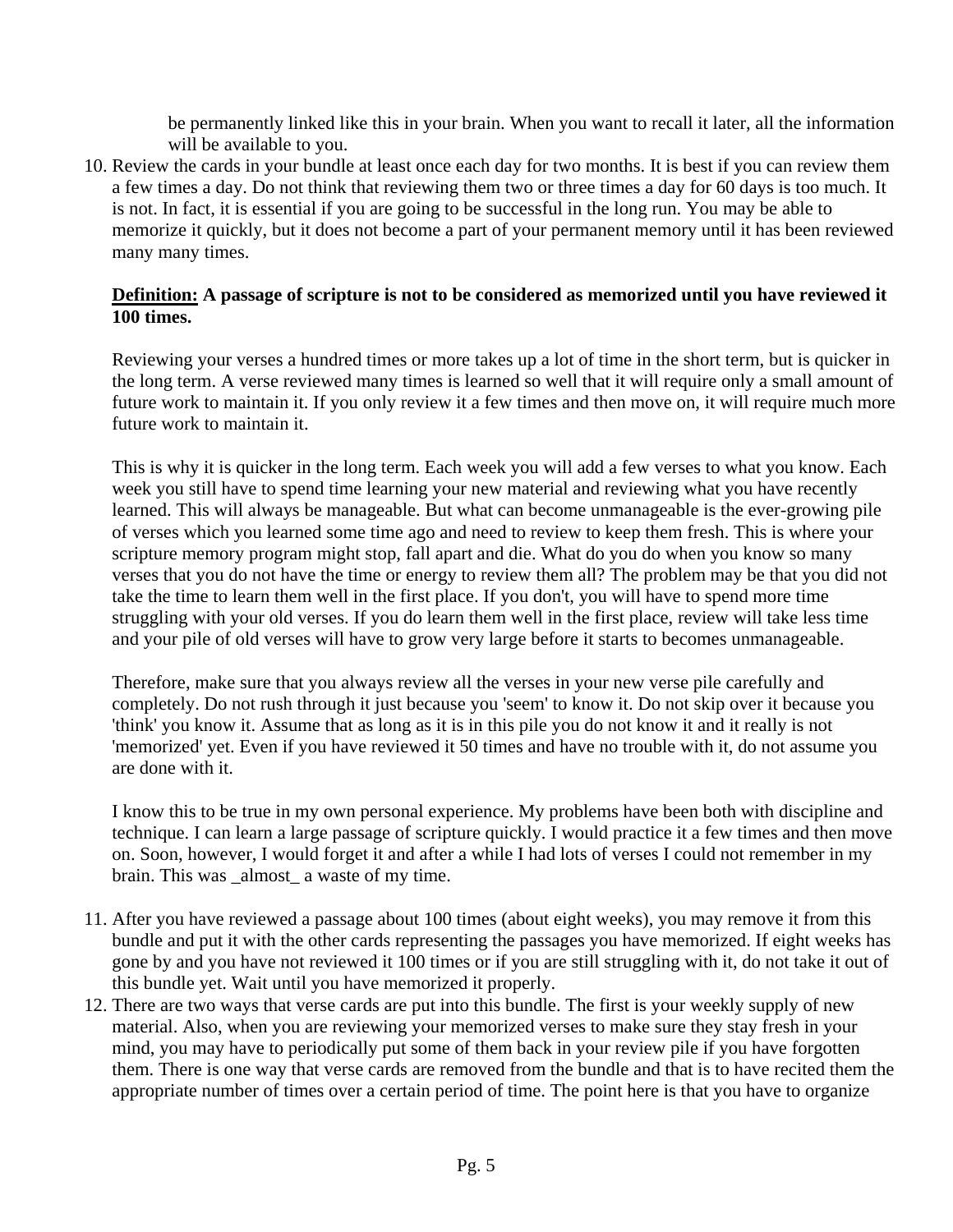yourself in such a way that in the long term, this bundle grows to a certain size and then does not get any larger. If it gets larger and larger then you are not in control of your system and are not memorizing effectively. In such a case you have to do one or more of the following:

- o Stop adding new material until you catch up.
- o Take 50% of the cards, the ones you have the most trouble with and throw them out. Put the verse references back in your list of verses to memorize.
- o Review you review techniques to make sure that you are using your time well.
- o Spend more time at review.

We can state this another way. You should find that every card in your review deck stays there no longer than two months or so. You should end up having a completely different set of cards in the review deck each two months. If your cards have to stay there for more than two months before they get reviewed 100 times, then either the pile is too large or you are not working hard enough or with a proper review technique.

When you put a card back into your review deck make sure that you write a date on the back of the card which is a week or two in the future. The purpose of the date is so you can know when the card can be removed from the review deck

This is where discipline and self-control come it. You must stay in control of your review. If it gets out of hand, you have to deal with it. If you don't, you will eventually crash. Working harder is always a good option to consider, but it is not always the practical one. We only have so much energy. The best option is to work as hard as you can and stop adding new material until you catch up. If your bundle is very large, throw half of it away. The important thing is is to make sure you do not take any short-cuts. There is power in being slow and steady. If you can manage 2 cards per week and follow the system prescribed, you should have 1000 cards memorized after 10 years. Now typically a card is 2 or 3 verses, so after 10 years you could have about 2500 verses memorized. However, if you do not discipline yourself to follow a specific procedure then 10 years you will probably only know 3 or 4 hundred verses (or much less), if you did not end up quitting all together.

This discipline we are talking about is hard work. Actually, it is probably beyond the ability of most people. (only time will tell if I am one of them). Perhaps I should not say 'beyond the ability of most people'. Most people could do it, but most people do not want to do the work and therefore, don't.

Now here are some very difficult questions. How great is your desire for spiritual maturity? How much do you crave to be a obedient servant of Christ? Do you want to share in Christ as much as Paul did? The longer we are Christians, the greater our hunger for God should grow, because we learn more and more about him. What, then, are you doing to make sure that these things come to pass? Do you pray? Do you study his word? Do you memorize key portions of it? Do you obey it no matter what? Here is the most difficult question of all. How much are you willing to give of yourself in your pursuit of Godliness?

What is it worth to you?

Think about these things long and hard, over and over again. I think that one of the problems Christians have these days is that they do \_not\_ think about these questions. We have few living examples and few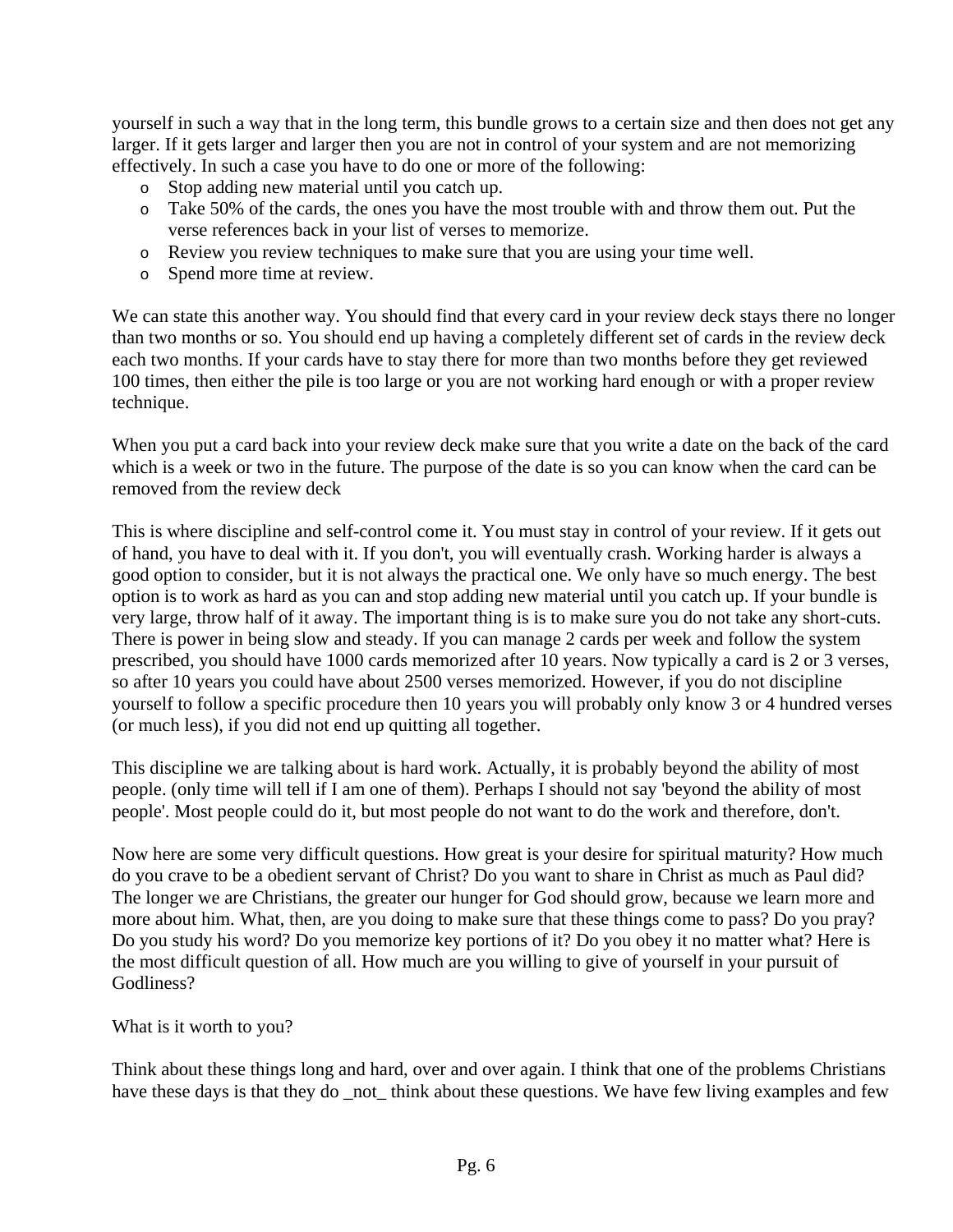teachers who require us to do these things. So what is the bottom line? It is simply that if you want to memorize more than a few verses of scripture you may have to choose to work harder and smarter than you ever did before in your life. We depend on God for all things, but without the self control and discipline that is required to actually set aside the time to get the job done, we will lose our opportunity to do so.

## **Memorization Techniques and Tricks**

There are no memorization tricks available that are so good that they can eliminate the need for the discipline of organized hard work. There are, however, some things which you should know which can make memorization a more manageable task.

- 1. It is much easier to learn something if you are fully convinced that it is important. If you are working at memorizing scripture and find it a joy, then your mind will be more open to it than if you find it an unhappy chore. If you have a uncontrollable hunger for God's word, you can easily see how much easier and more natural it would be to memorize than if it was not that important to you. If you focus on developing a heart dedicated to the task, then task will be easier. There is a subtle, but important difference in saying that 'memorizing scripture is a priority in my life' and 'I am going to make memorizing scripture a priority in my life'. The former comes from the heart and describes what you are, the latter comes from the head and describes what you hope to do.
- 2. Make use of the time when you are lying in bed waiting to fall asleep. You should be able to review a lot of verses this way. I have a problem doing this. When I am tired, it is hard for me to concentrate that long. My mind tends to wander (or go blank) even in the middle of a phrase. I find that I am likely to just think about some of the words of the verse instead of reciting it fully. In response to this I am careful to make sure that I think through the verse slowly. Instead of saying in my mind

"I have been crucified with Christ and I no longer live, but Christ lives in me"

I would say it slowly one syllable at a time to keep myself focused.

"I - have - been - cru-si-fied - with - Christ - and - I - no - lon-ger - live, - but - Christ - lives - in - me"

- 3. Our minds also absorb things that we understand and are relevant to our own lives. I remember a senior math class in University when we got together to study for a certain exam. We were trying to memorize things which we did not really understand that well and which seemed to have no application to real life. It was hard to do. Sure enough, we 'memorized' it, but about a day after the exam we had 'forgotten' it already. This brings out two points:
	- o It is important to study the passage you are memorizing in order that you understand what it is teaching you.
	- o It is important to meditate on what you learned about the passage you are memorizing so that you can identify how it is relevant to your own life. If it relates to your life, then you will remember it easier.
- 4. You will find it more difficult to memorize scripture during the times when your fellowship with God is at a low point. You will find that sin in your life will act as a barrier between you and effective review and memorization. If you are anxious, depressed or angry, you will find it difficult to concentrate. Make sure that you are walking closely with our Lord at all times and that you are living a life of balance and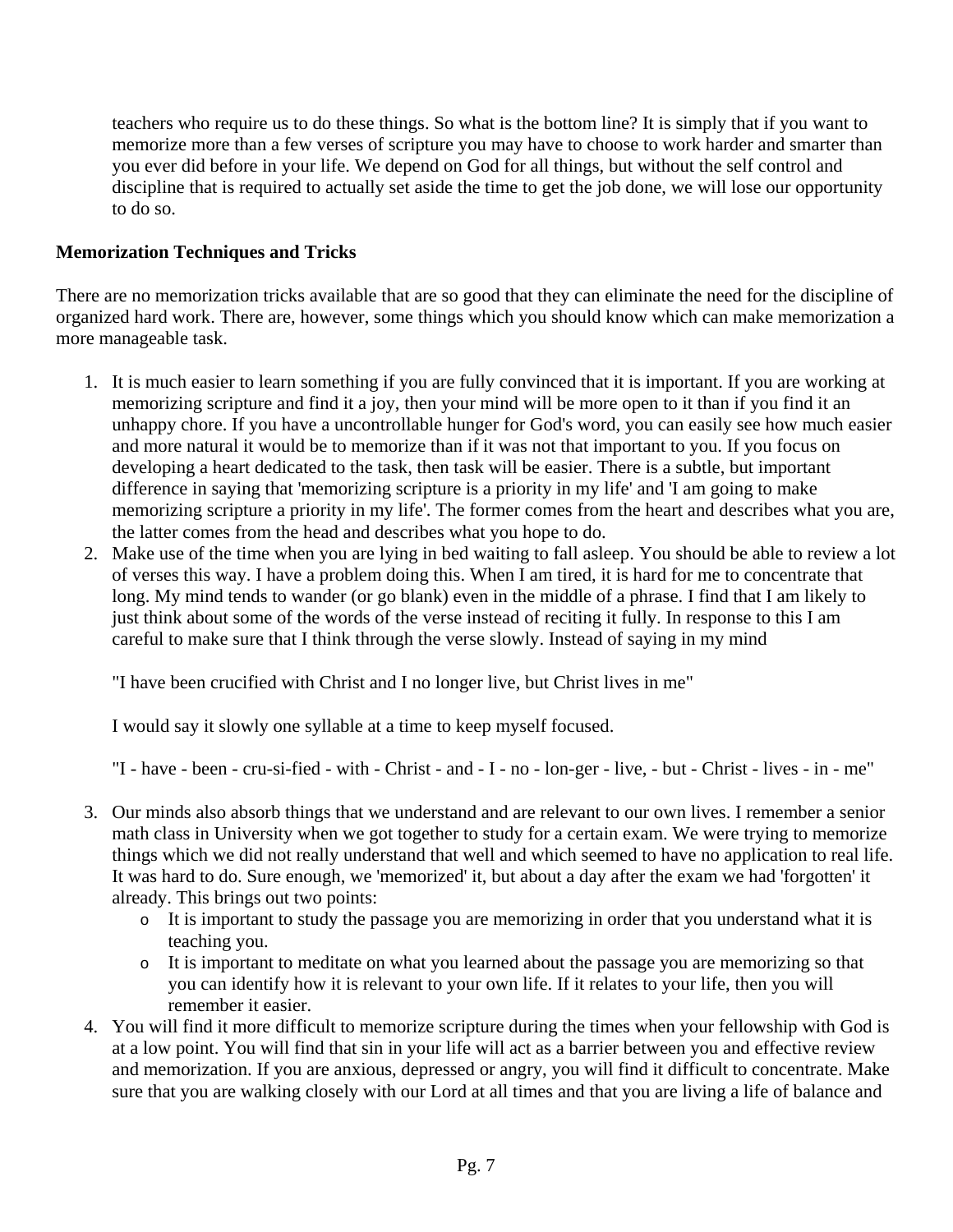moderation. Seek to be well emotionally and be careful about the things that you spend time thinking about. Keep a pure heart and a pure mind.

- 5. Be careful of wasted time. Whenever my wife and I are reviewing our finances, we often ask ourselves 'where did all the money go?'. Most of it goes to maintenance, such as food, the mortgage, clothes, etc., but there should be a lot left over. Often there is not. What we discovered is that the money which should be available to us was spent on multiple small items. We found that it is important to control our spending when it comes to small, inexpensive items. Ten dollars here and five dollars there add up to a significant amount over the months. A lot of our time is either used or wasted in small chunks. It is easy to justify not spending a certain ten minute time period reserved for scripture review doing what you said you would do. But in the long run 10 minutes here and five minutes there add up to a significant amount over the months. Make sure that you actually use the opportunities that you have available to you.
- 6. Carefully develop a scripture memory program and stick to it. Much of what this book is about talks about developing a plan of *well-ordered* discipline. Keeping yourself organized will certainly aid in memorization.
- 7. The more exposure we have to something, the more familiar we become with it. Someone once told me that after they study a passage for a while they find it very easy to memorize since they are familiar with it already. Use different ways of exposing yourself to the same material. This is the best way to learn. If you are reading it, envisualize that you are reading loud and strong before your Church congregation, or that you are reading it to the original recipients of the book or letter. When you do this, you can be enthusiastic and make the text come alive. If you have a friend who is working on scripture memorization with you, you can recite a passage to him and them briefly explain what it means to you. If you use the passage in some practical application, it reinforces the passage in your mind in a different way than if you kept it to yourself. When it comes down to it, review and more review is the only way to learn. The reason for this is to make sure that you have over learned the passage. If you do, forgetting takes much longer. Just as a piano teacher will say to his student 'Practice! Practice! Practice!' so I say to you 'Review! Review! Review!'.
- 8. Be careful that you do not get in a 'rut', where your scripture memory program becomes un-interesting. Always be reviewing your reasons why you are doing this and continually dedicate yourself and your work to the glory of God. If see the fruit of your labour in your life it should keep the process from becoming to routine.
- 9. Keep your materials organized. Print out your verses clearly. You can get blank cards in several sizes 4x6, 3x5, 2x3-1/2. Select the one which best suits your needs. The smaller cards are easier to carry around, but cannot hold larger passages. The larger cards give you more space, but do not fit in your pocket as well.

I prefer the smaller cards  $(2 \times 3)$ 1/2 inch) cards. They are the size of a business card. If you hinge two or three cards together along the bottom and top with tape, you can write out a long passage and then fold them up to make them fit in your bundle.

10. Write out the verses in such a way that it makes it easier for you to memorize. For example, you might write out Romans 1:28-32 like this:

> **Consequences of a depraved mind Romans 1:28-32**

Furthermore, since they did not think it worth while to retain the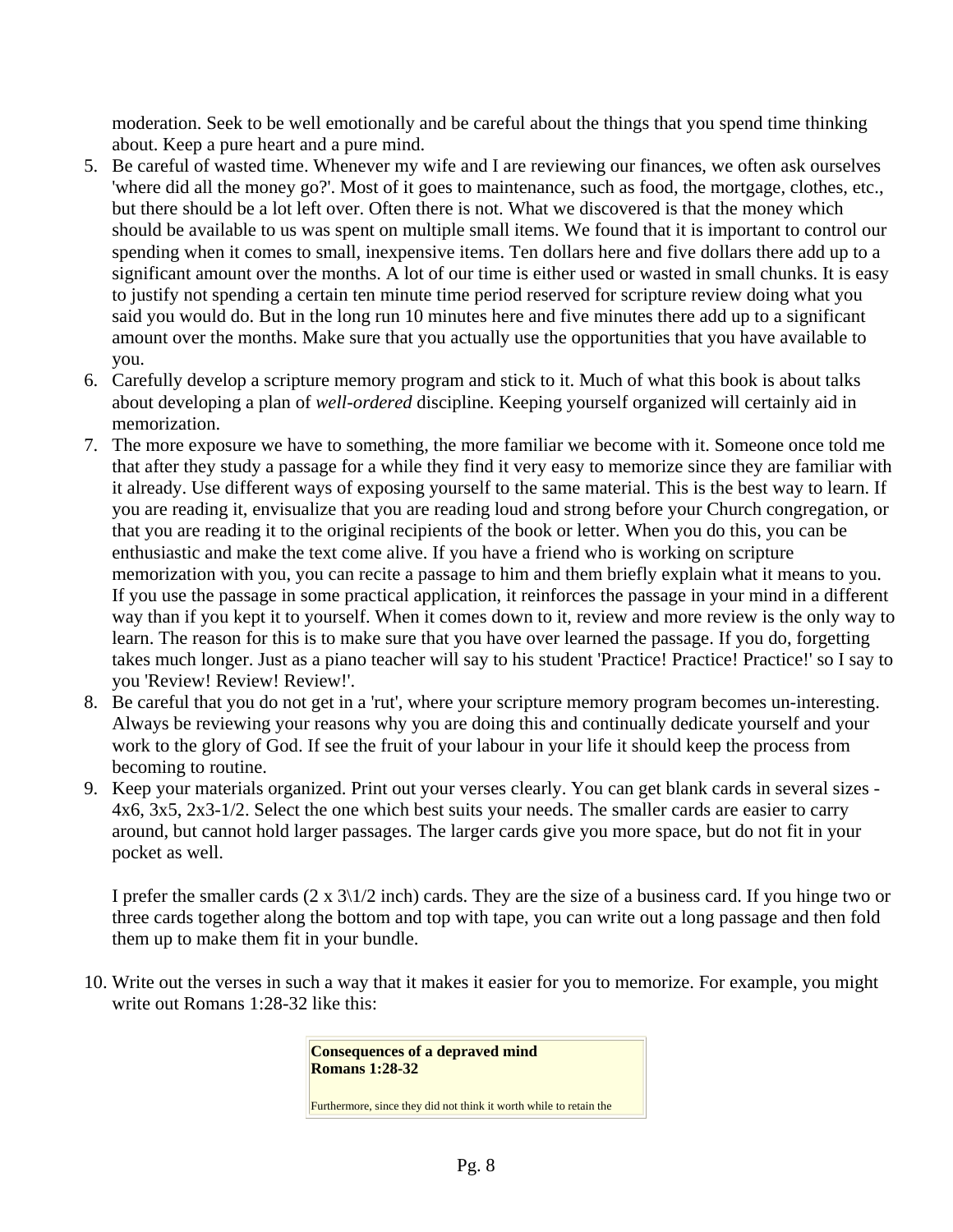knowledge of God, he gave them over to a depraved mind, to do what ought not to be done. They have become filled with every kind of wickedness, evil, greed and depravity. They are full of envy, murder, strife, deceit and malice. They are gossips, slanderers, God-haters, insolent, arrogant and boastful; they invent ways of doing evil; they disobey their parents; they are senseless, faithless, heartless, ruthless. Although they know God's righteous decree that those who do such things deserve death, they not only continue to do these very things but also approve of those who practise them.

11.

12. This is a hard verse to memorize because it contains a list of items. Instead of writing it out in one paragraph, write it out as shown below. The *visual help* given by breaking it up into phrases makes it much easier to memorize. Seeing that the six phrases in the middle start with 'they' is helpful.

| <b>Consequences of a depraved mind</b><br><b>Romans 1:28-32</b><br>Furthermore, since they did not think it worth while to retain the<br>knowledge of God, he gave them over to a depraved mind, to do what<br>ought not to be done. |
|--------------------------------------------------------------------------------------------------------------------------------------------------------------------------------------------------------------------------------------|
| They have become filled with every kind of wickedness, evil, greed<br>and depravity.                                                                                                                                                 |
| They are full of envy, murder, strife, deceit and malice.                                                                                                                                                                            |
| They are gossips, slanderers, God-haters, insolent, arrogant and<br>boastful;                                                                                                                                                        |
| they invent ways of doing evil;                                                                                                                                                                                                      |
| they disobey their parents;                                                                                                                                                                                                          |
| they are senseless, faithless, heartless, ruthless.                                                                                                                                                                                  |
| Although they know God's righteous decree that those who do such<br>things deserve death, they not only continue to do these very things<br>but also approve of those who practice them.                                             |

13.

#### 14.

Similarly, the following is also a helpful way to write out a verse:

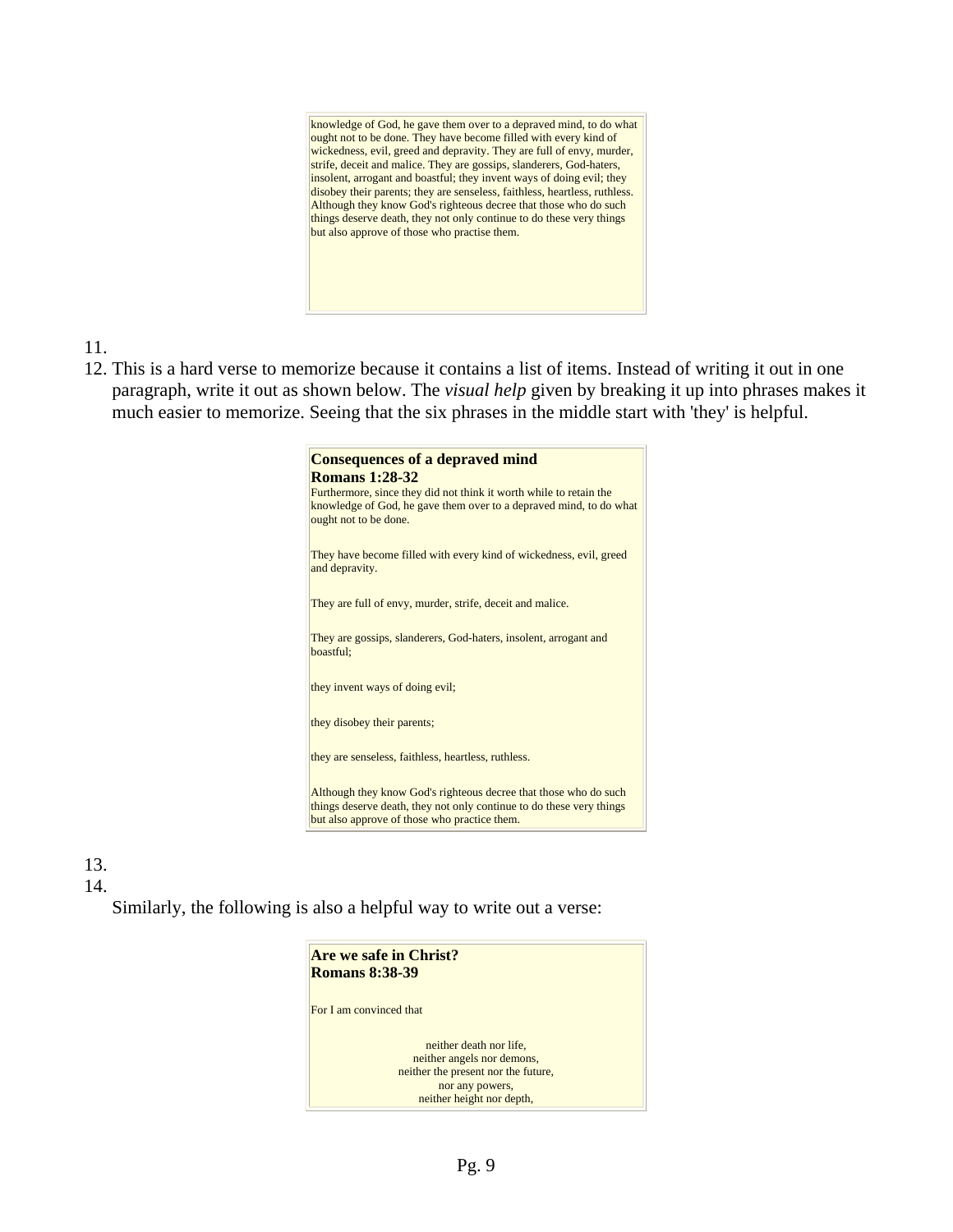15.

16.

17. Make use of silly images, phrases, words and songs.

The following examples illustrate how lists of somewhat random looking information can be made easier to remember:

- $\circ$  My Very Elegant Mother Just Sat Upon Nine Porcupines = The planets
- $\circ$  Every Good Boy Deserves Fudge = Notes on the lines of a piece of music
- $\circ$  FACE = Notes between the lines of a piece of music
- $\circ$  Roy G. Biv = Colours of the rainbow

The same things can be applied to memorizing difficult parts of scripture. Consider the following example:



If you can remember "the handsome prince found nine dead snakes", you can remember "Shall trouble or hardship or persecution or famine or nakedness or danger or sword". An acrostic such as the above phrase is useful only as much as you can remember it. So take the time to make up something which you can remember easily. It has to be a real sentence, or it will be too irregular for your mind to recall. The image created by the memory aid you select must be vivid, and were possible related to something you already know. For the example above, you could visualize a handsome prince looking carefully at the nine snakes the found on the floor of his palace. Write down the acrostic on the memory card so you can see it each time you review the verse. This is the way you can memorize a hard passage instantly.

## **Keeping the verses you have memorized fresh**

After you have reviewed a passage about 100 times over a period of about 2 months, then you may remove it from your review bundle and put in in the box with the other verses you have memorized.

By this time you should know the verse very well, but it still needs to be reviewed periodically to make sure that it stays fresh. You will need to review a few verses from this box each day.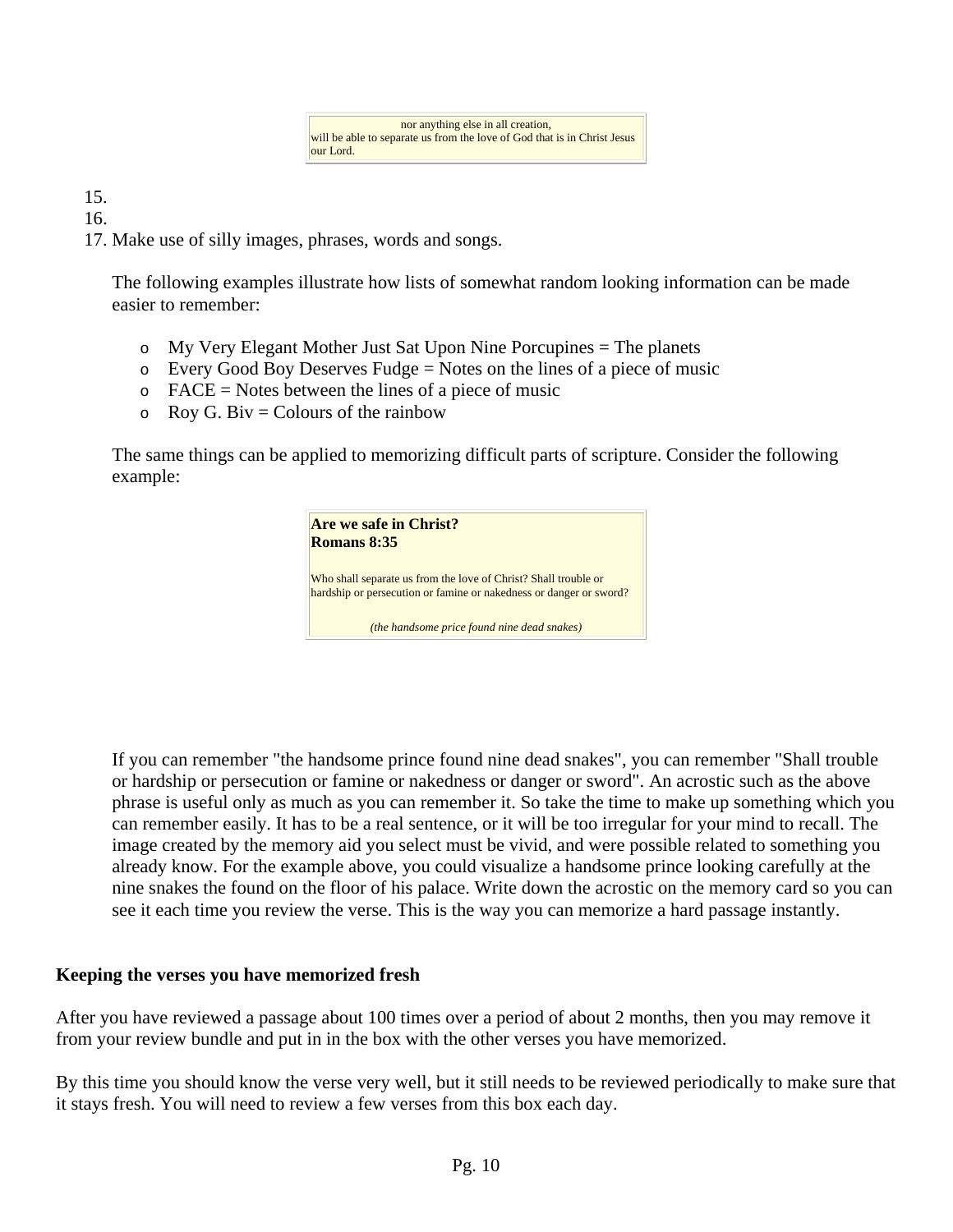Now this is the point where the whole task can become difficult to manage. This box of verse cards will soon grow too big to review easily. Review is time consuming. Even if you review 10 cards per day it will take two months to review 500 cards. This would be easy, but you are spending time on your newer verses too! How can it be managed?

- 1. Make sure that you follow through with the plan to over learn the verse in the first place. If you do then you can get away with infrequent review.
- 2. Be a thinking person. Review these verses as they come to your mind as you are going to sleep, doing chores and such. You can cover a lot of ground this way.
- 3. If you find a verse in this box which you have forgotten, put it back in the review deck for 2 or 3 weeks so that it can be learned again. If you have forgotten it altogether, throw it out and put the reference back on your list of verses to learn. You will learn it better the second time.
- 4. Try to keep these verses organized in some logical sequence that can act as a review aid. If you organize them in sequence by book and chapter then you can review them book by book. If you organize them in sequence by topic then you can review related verses together. This last sequence assists you to group similar verses together in your memory for more practical recall. The first sequence allows you to get a better recollection of where they are in the Bible.

# **A different approach to review**

It would be nice if you could figure out a way to automatically pick out the verses that most needed to be reviewed at any given point. This would assist in the review process because you could spend more time on the verses that need to be reviewed because you have skipped over the verses that do not need as much review.

You cannot easily organize a pile of verse cards like this, but your computer can. With this thought in mind, I have developed a program to assist in the process of reviewing scripture which I have already memorized.

I would like to introduce the [Scripture Memory Review System.](http://www.memoryverses.org/smc/sms.htm) This is a computer program for IBM computers developed over a two year period designed to assist you in scripture memory review. The program keeps all the passages you have memorized organized in the same format as your review cards. It presents you with a verse and you type it in. When you are done it marks your work. Then it presents you with the next verse to review. Since the computer can keep track of how often you have reviewed it, you average scrore and how many times you peeked at the answer, it can decide which verses need review most and which ones can be skipped until later. The other advantage of a computer is that it can accurately check your work. If you are reviewing verses on cards, it is harder to correct yourself. If you can type, then this program might be for you. For those of you who are thinking that typing will be way too slow ...

- 1. You will get better fast enough.
- 2. It is probably worth the time.
- 3. I have built the program for fast data entry.

For example consider Psalm 119:9-11

How can a young man keep his way pure? By living according to your Word. I seek you with all my heart; do not let me stray from your commands. I have hidden your word in my heart that I might not sin against you.